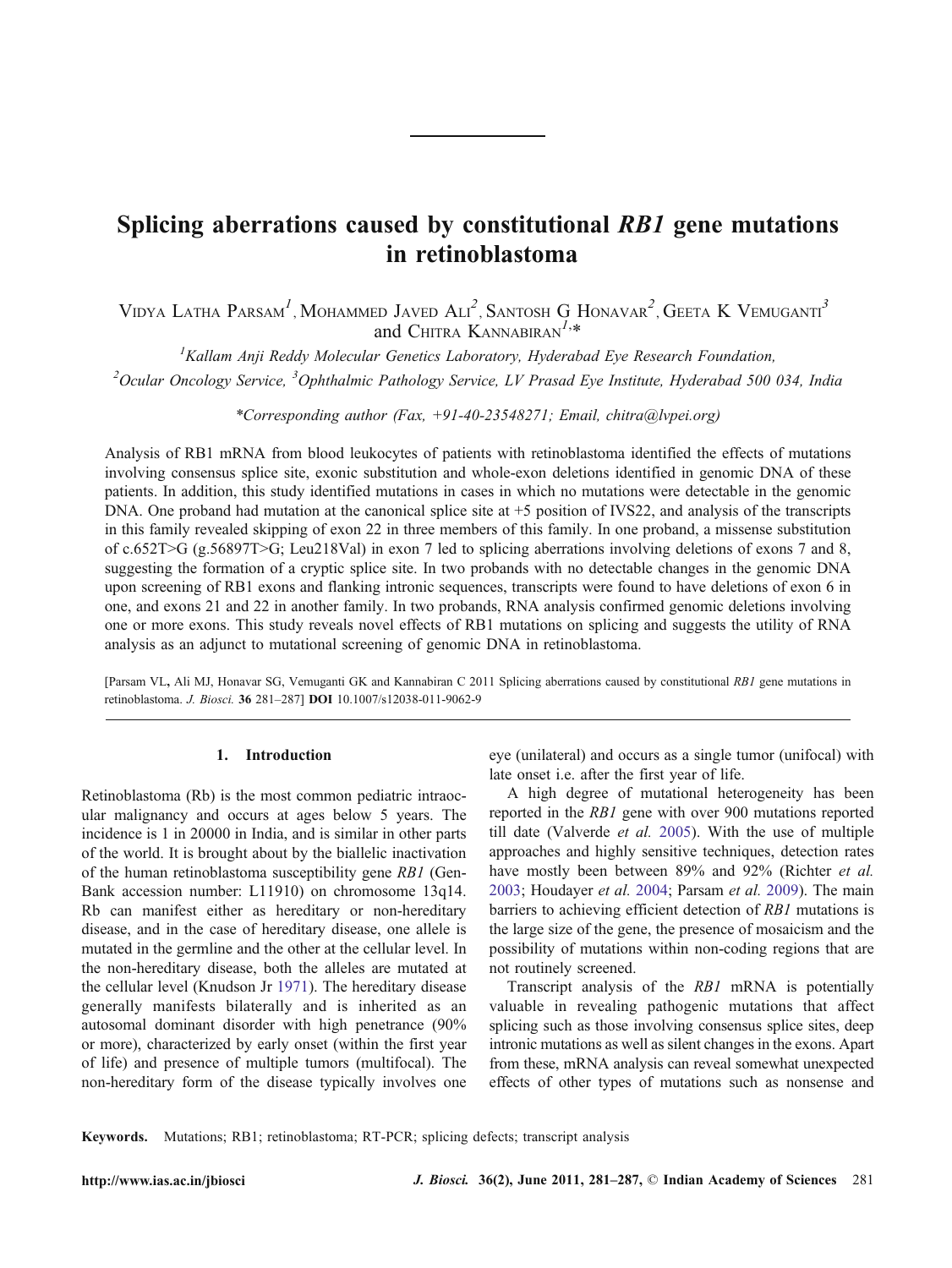missense changes on splicing, and thereby provide insight into additional sequence elements regulating mRNA splicing. Analysis of RB1 mRNA has been employed to detect mutations (Dunn et al. [1989](#page-6-0); Dehainault et al. [2007;](#page-6-0) Zhang et al. [2008](#page-6-0)). Effect of mutations on splicing have been studied in the aetiology of several genetic diseases (Cartegni et al. [2002\)](#page-6-0). For example, several germline mutations – missense, nonsense, frameshift types of mutations in the neurofibromatosis type 1 (NF1) gene and ataxia telangiectasia  $(ATM)$  gene – cause aberrant splicing either by exon skipping or by activating cryptic splice sites (Teraoka et al. [1999;](#page-6-0) Ars et al. [2000](#page-6-0)).

A premature termination codon (PTC) in exon 51 of fibrillin 1 (FBN1) gene that causes Marfan syndrome (Dietz et al. [1993\)](#page-6-0) and in exon 18 (E1694X) of the BRCA1 gene (Mazoyer et al. [1998\)](#page-6-0) are associated with exon skipping. Skipping of an exon might confer an advantage as this might lead to a protein with residual function rather than an inactive protein. This situation is depicted in Duchenne muscular dystrophy (DMD) and its milder variant, Becker muscular dystrophy (BMD), caused by mutations in the dystrophin gene (DMD) (Ahn and Kunkel [1993\)](#page-6-0). It has been reported that skipping of PTCcontaining internal exons preserves the DMD open reading frame, leading to BMD (Shiga et al. [1997\)](#page-6-0). Exon skipping has also been reported with missense and translationally silent changes (Cartegni et al. [2002\)](#page-6-0).

We have in a previous study employed a screening strategy using multiple approaches for RB1 mutation screening using genomic DNA and obtained a detection rate of >80% for bilateral Rb using peripheral blood DNA (Parsam et al. [2009](#page-6-0)). In this study we employed RNA analysis to explore the possible effects of RB1 mutations on mRNA splicing to confirm whole-exon deletions detected by quantitative PCR and to detect additional mutations not evident in genomic DNA through their effects on splicing.

# 2. Materials and methods

This study included 5 families with more than 1 affected member (including a total of 11 affected and 4 unaffected) and 1 proband with sporadic bilateral Rb. Genomic DNA analysis from peripheral blood was as described by Parsam et al. [\(2009](#page-6-0)).

# 2.1 RNA isolation

Fresh blood (2–3 mL) was collected from the probands and other family members for RNA isolation. Equal volume of  $1 \times PBS$ was used to wash and obtain the leukocyte pellet by centrifuging at 4000 rpm at 4°C for 5 min. Total RNA was isolated from the leukocyte pellet using Trizol™ (Invitrogen, Carlsbad, CA) reagent according to the manufacturer's protocol.

## 2.2 RT-PCR analysis

Approximately 3–4 μg of RNA was used for the first-strand synthesis using Superscript III with oligo dT primer (Invitrogen, Carlsbad, CA). The quality of cDNA was verified by amplification of human glyceraldehyde 3 phosphate dehydrogenase (GAPDH) cDNA. Five sets of overlapping primers for amplifying the entire length of the RB1 mRNA transcript of 2787 bp were designed (table 1). All the RB1 cDNA fragments were amplified using a touchdown PCR protocol. Amplification of exons 7–27 were carried out using initial denaturation at 95°C for 2 min,

Table 1. Primers used for RT-PCR of RB1 mRNA

| No.            | Primer name                    | Primer sequence                                         | Size of amplicon |
|----------------|--------------------------------|---------------------------------------------------------|------------------|
| $\mathbf{1}$   | <b>GAPDH-FP</b><br>GAPDH-RP    | <b>GCCAAGGTCATCCATGACAAC</b><br>GTCCACCACCCTGTTGCTGTA   | 498              |
| 2              | $RB-E-22-FP$<br>$RB-E-22-RP$   | CGCCTTCTGTCTGAGCACCC<br>GTCGCTGTTACATACCATCTGATTTA      | 567              |
| 3              | $RB-E-1-6-FP$<br>$RB-E-1-6-RP$ | GAGGGCGCGTCCGGTTTTTC<br>CGTGCACTCCTGTTCTGACCTCGC        | 932              |
| $\overline{4}$ | RB-E-7-12-FP<br>RB-E-7-12-RP   | CAGCAAATTGGAAAGGACATGTGA<br>CGGTAATACAAGCGAACTCCAAG     | 879              |
| 5              | RB-E-13-18-FP<br>RB-E-13-18-RP | AATTCCTCCACACACTCCAGTTAG<br>CTGGGTCTGGAAGGCTGAGGT       | 814              |
| 6              | RB-E-19-22-FP<br>RB-E-19-22-RP | AAAGGACCGAGAAGGACCAACTG<br>GACCTTCTGAAATTTTATATGGACTCTT | 728              |
| 7              | RB-E-23-27-FP<br>RB-E-23-27-RP | ATGCAAAGTGAAGAATATAGACCTT<br>ATGGCAGGATTTACACAAGATTTTCA | 883              |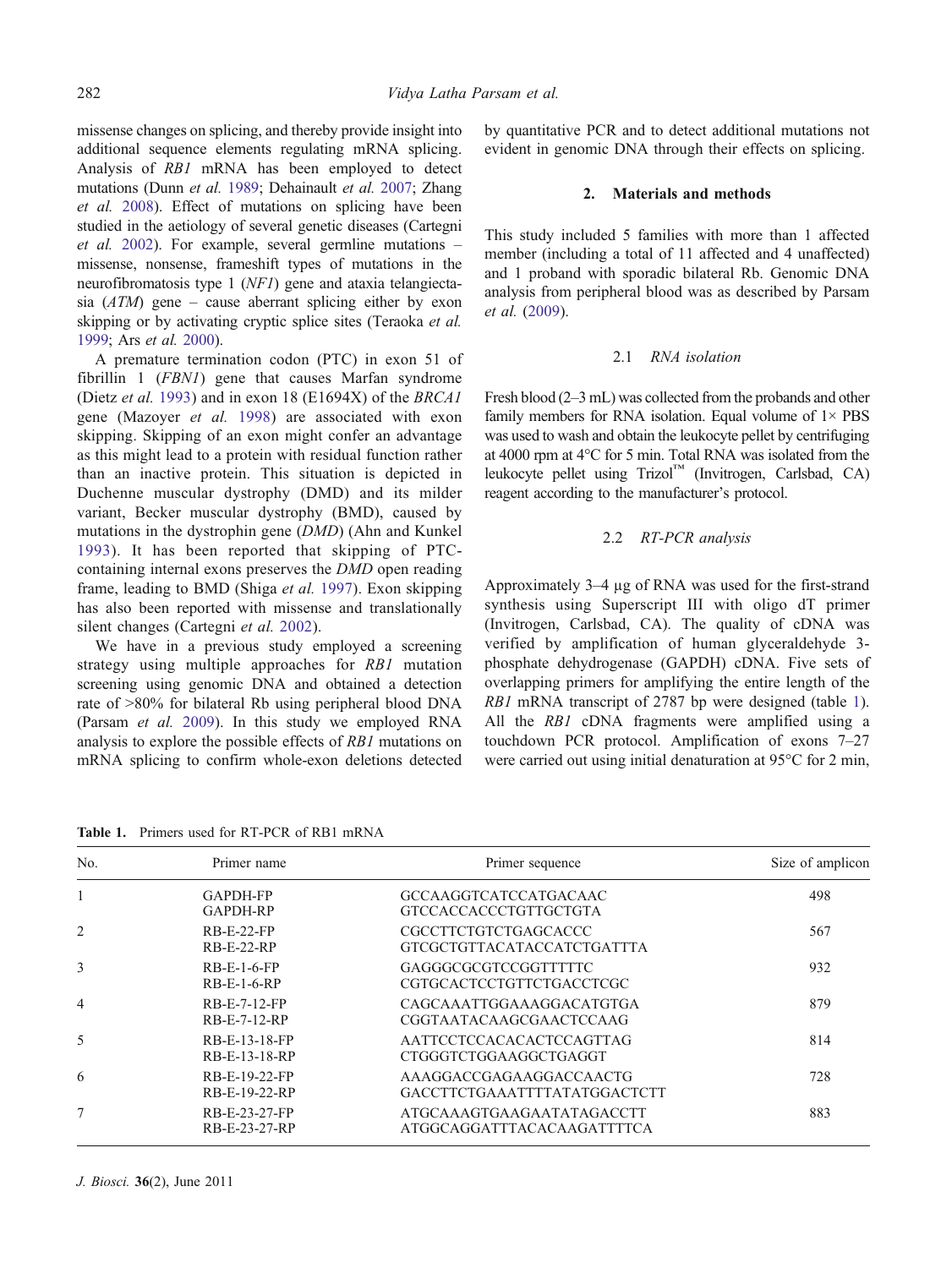<span id="page-2-0"></span>15 cycles of 95°C for 30 s, 60.8°C for 30 s (touchdown protocol with decrease of 0.5°C per cycle), 72°C for 90 s, 20 cycles of 95°C for 30 s, 53.8°C for 30 s and 72°C for 90 s with a final elongation of 72°C for 5 min. The cDNA fragment for exons 1–6 was amplified using the same protocol with the exception that it was amplified at a higher annealing of 69.4°C with touchdown protocol for 15 cycles and then for 20 cycles at a annealing of 62.4°C with 5% DMSO (dimethyl sulfoxide) as the region is GC-rich. PCR amplification was carried out in a reaction mix containing 2 μl of cDNA, 10 pmols of each of forward primer and reverse primer,  $1 \times PCR$  reaction buffer, 0.2 mM dNTPs, 1.5 mM  $MgCl<sub>2</sub>$  in 25 µl reaction volume. PCR products were analysed on 2% agarose gel and scanned using an ultraviolet (UV) gel doc (UVtec Ltd, Cambridge, UK). PCR products were purified after elution from agarose gels, and subjected to bidirectional sequencing by standard methods on the ABI 3130XL genetic analyser (Applied Biosystems, Foster City, USA). Mutations identified were on the genomic RB1 sequence (GenBank accession number: L11910) and cDNA sequence (NM\_000321.2).

#### 3. Results

# 3.1 Effects of mutations at the conserved 5' donor splice site

RNA analysis of a family RB-40 (shown in figure 1a) having a mutation at IVS22+5G>C,  $(g.162115G > C)$ revealed two RB1 transcripts. These are depicted by the RT-PCR products shown in figure 1b. One product corresponded to the wild-type transcript (size 567 bp) and the other smaller product (size 453 bp) was an abnormal transcript. Elution and sequencing showed deletion of exon 22 (114 bp) due to the mutation (r.2106.2211del; figure 1c). When we analysed the amounts of the two cDNAs by quantitative PCR (qPCR), we found the the ratio of normal to mutant transcript to be 2.5 in the mother and 0.4 and 0.6 in the proband (unilateral Rb) and sibling (bilateral Rb), respectively (data not shown).

## 3.2 Effects of substitution mutations in the exonic region

In a case of sporadic bilateral Rb (RB51), a T>G change in exon 7 (g.56897T>G; c.652T>G) corresponding to a codon change of Leu218Val was identified by genomic DNA analysis. Analysis of the RB1 mRNA from this patient showed three transcripts (figure [2a](#page-3-0)). Gel elution and sequencing of each product revealed that one transcript was a wild-type transcript and the other two were mutant transcripts (M1 and M2). M1 had a part of exon 7 deleted – this deletion included sequences from c.652, the site of the change T>G, to position



Figure 1. RT-PCR analysis of family RB-40 (IVS22+5G>C). (a) Pedigree of family RB-40. Open symbols represent unaffected individuals, fully shaded and half-shaded symbols represent individuals with bilateral and unilateral retinoblastoma, respectively. The arrow indicates the proband. A dot within the symbol (I:2) represents an unaffected mutation carrier. (b) Agarose gel electrophoresis of cDNA fragments obtained from RT-PCR analysis with primer set RB-E-22-FP/RP containing exon 22 for family RB-40. (c) Sequence electropherogram of the mutant cDNA showing deletion of exon 22.

c.718 at the end of exon 7. A second mutant transcript (M2) had the above sequences (c.652.718del) of exon 7 and all of exon 8 skipped, i.e. r.652.861del (figure [2b](#page-3-0)).

3.3 Identification of mutations by RNA analysis in patients in whom DNA analysis could not identify any mutation

In two families, no mutations (no large deletions identified by QM-PCR or no point mutation identified in the coding regions by sequencing) were detected by genomic DNA screening of coding regions as described by Parsam et al. [\(2009](#page-6-0)). In these two cases, the entire length of the RB1 mRNA was screened for mutations by RT-PCR and sequence analysis. In family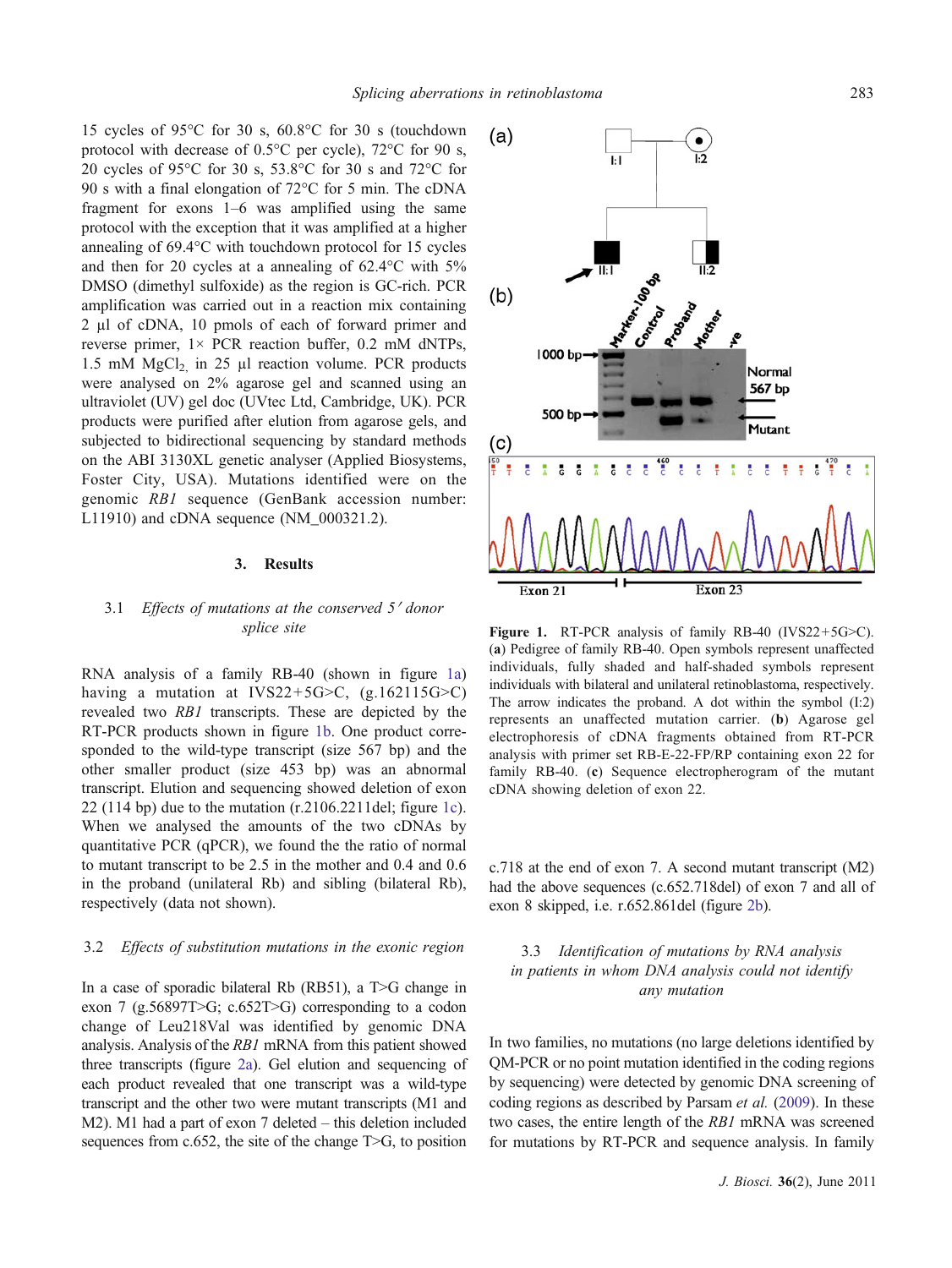<span id="page-3-0"></span>

Figure 2. RT-PCR analysis of RB-51 (c.652T>G; Leu218Val). (a) RT-PCR and agarose gel analysis with primer set RB-E-7-12 FP/RP. Sequence electropherograms of mutant transcripts (b) M1 (deletion of part of exon 7) and (c) M2 (deletion of part of exon 7 and exon 8).

RB-14, the proband had bilateral Rb, and the father had a history of enucleation in both eyes, the cause of which could not be ascertained. RNA analysis showed one aberrant transcript along with the wild-type transcript (879 bp) in the proband and not in the father (figure 3a). The aberrant transcript had a deletion of exon 6 (r.540.607del; figure 3b).

In another family (RB-70), the proband had bilateral Rb and his mother had unilateral Rb (pedigree in figure 4a). RNA analysis for exons 19–22 showed two products in the proband and three products in the mother (figure 4b). Sequence analysis of all these fragments revealed that one corresponded to the wild-type transcript (band at 728 bp). A mutant (M1), present in both proband and mother, corresponded to a transcript with exon 22 (114 bp) deleted (r.2106.2211del; figure 4c). The smaller transcript M2, observed in the mother, was found to have exons 21 and 22 deleted (r.2106.2211del; total of 219 bp).

#### 3.4 Detection of whole-exon deletions

A large deletion of exons 24, 25 and 26 was identified by DNA analysis using quantitative PCR in three affected members of a family (RB-74; Parsam et al. [2009](#page-6-0)) (pedigree in figure [5a\)](#page-4-0).



Figure 3. RT-PCR analysis in RB14. (a) RT-PCR and agarose gel analysis of cDNA fragments with primer set RB-E-7-12-FP/RP spanning exon 6. Sequence electropherogram of mutant transcript showing deletion of exon 6 (b).

The proband had unilateral Rb, the sibling had bilateral Rb and the father had pthisis bulbi (a shrunken non-functional eye) in one eye. RT-PCR and sequencing analysis of RB1 mRNA for all three affected members confirmed the same deletion (figure [5b and c](#page-4-0)). A deletion of exon 14 was revealed by DNA analysis in a proband (RB-76 with bilateral Rb), and the same deletion was observed in the father (with unilateral Rb). RNA analysis by RT-PCR showed two transcripts detectable in the proband and in the father (figure  $6a$ ) – one



Figure 4. RT-PCR analysis of family RB-70. (a) Pedigree of RB70. Symbols are as denoted in figure [1a.](#page-2-0) (b) RT-PCR and agarose gel analysis of cDNA fragments obtained with primer set RB-E-19-22-FP/RP. (c, d) Electropherogram of the mutant transcripts, M1 and M2, showing deletion of exon 22 and exon 21 and 22, respectively, in family RB70.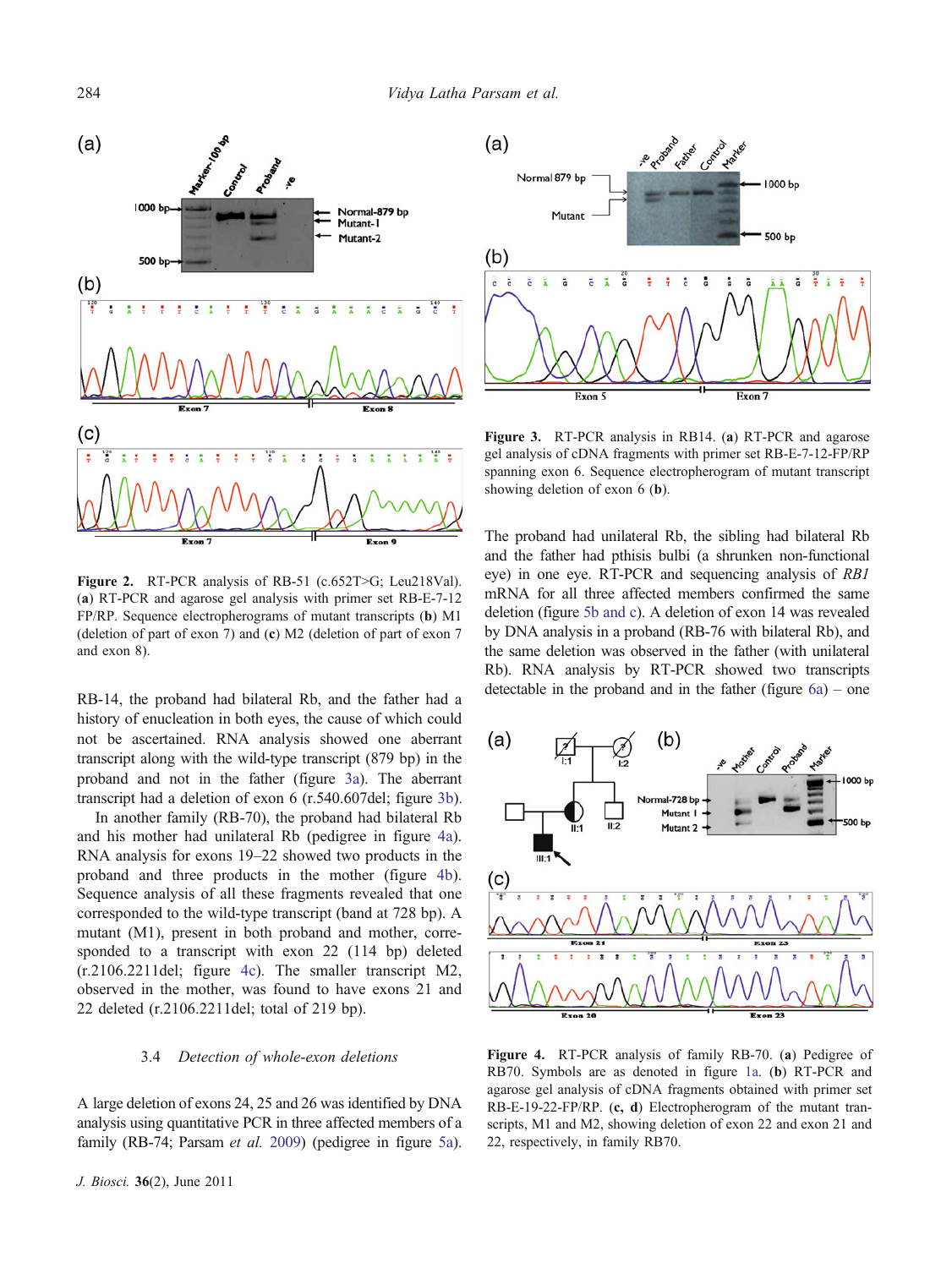<span id="page-4-0"></span>

Figure 5. RT-PCR analysis of family RB-74 (del24\_26). (a) Pedigree of family RB-74. Explanation of symbols is as given in figure [1a.](#page-2-0) The question mark denotes uncertain affection status. (b) RT-PCR analysis of cDNA fragments with primer set RB-E-23-27- FP/RP in RB-74. (c) Sequence electropherogram of mutant transcript showing deletion of exons 24, 25 and 26.

was the wild-type transcript (814 bp) and the smaller (758 bp) was a transcript with deletion of exon 14 (figure 6b).

### 4. Discussion

Transcript analysis of RB1 mRNA in retinoblastoma in this study revealed different patterns of missplicing due to oncogenic RB1 mutations (table [2](#page-5-0)). We found one splice site mutation (IVS22+5G $\geq$ C), identified in family RB-40, to be associated with variable expressivity and penetrance. The ratios of expression of normal and mutant transcripts varied



Figure 6. RT-PCR analysis of family RB-76 (del14). (a) RT-PCR analysis of cDNA fragments with primer set RB-E-13-18-FP/RP in RB-76. (b) Sequence electropherogram of the mutant transcript showing deletion of exon 14.

between the three members of the family. The mother, who was an unaffected carrier, showed a relative abundance of the normal transcript, whereas the two affected children showed an abundance of the mutant transcript. We cannot rule out the possibility at present that the mother is a mosaic for this mutation and therefore does not manifest the disease, rather than being a non-penetrant carrier. The ratios of 0.4 and 0.6 in the two affected siblings are fairly similar and may reflect a lower stability of the mutant mRNA relative to the wild type. It is also possible that these quantitative differences may be the basis for variable expressivity and penetrance in this family. Differences in the proportions of normal and mutant mRNAs in affected vs unaffected carriers have been reported although the patterns are not always the same in different studies (Klutz et al. [2002;](#page-6-0) Taylor et al. [2007\)](#page-6-0). In addition, the RB1 gene is imprinted with favoured expression of the maternal allele (Kanber et al. [2009](#page-6-0)). Imprinting may explain the relative abundance of the two different alleles, but the relation between abundance of the mutant allele and phenotype is not explainable by imprinting alone. Variable levels of aberrantly spliced RNA have been linked to parent of origin as well as penetrance by Klutz et al. [\(2002](#page-6-0)). They found that reduced relative abundance of the mutant transcript produced as a result of mutation IVS6+1G>T was associated with paternal transmission and high penetrance, whereas similar levels of normal and mutant transcripts were associated with maternal transmission and reduced penetrance. In contrast, Taylor et al. [\(2007](#page-6-0)) observed a higher expression of the wild-type allele in unaffected carriers. In silico analysis of the mutant cDNA sequence showed an in-frame deletion leading to protein short by 34 amino acids at the C-terminal end with the formation of a mutant protein of predicted size 890 aa). It is possible that this in-frame deletion of 34 amino acids (due to exon 22 skipping) has a mild effect on the cellular function of the RB protein. This phenotype resembles that from a low-penetrance mutation that causes skipping of exon 21 from the RB1 transcript due to G>A transition in the last base of exon 21 (Schubert et al. [1997](#page-6-0)). A different substitution at the same position in IVS22, i.e. G>A at +5 position in IVS22, was reported earlier in a family with low penetrance (Weir-Thompson *et al.* [1991](#page-6-0)), suggesting that mutation at this position has partial effects on RB1 function.

In RB-51 a novel mutation of c.652T>G, predicting a missense change of Leu218Val located in exon 7, led to spicing defects. Two mutant transcripts were formed in addition to the normal transcript. Transcript M1 had deletion of exon 7 sequences downstream from the site of mutation; transcript M2 had deletion of exon 7 sequences as in M1 with additional deletion of exon 8. We presume that the mutation is creating a new splice donor site and this in combination with the acceptor site at intron 7–exon 8 junction created the splice variant, M1, and in combination with acceptor site at intron 8–exon 9 junction, led to formation of mutant M2. An earlier study has shown that in normal human breast and prostrate tissues, three splice variants of RB1 were observed, one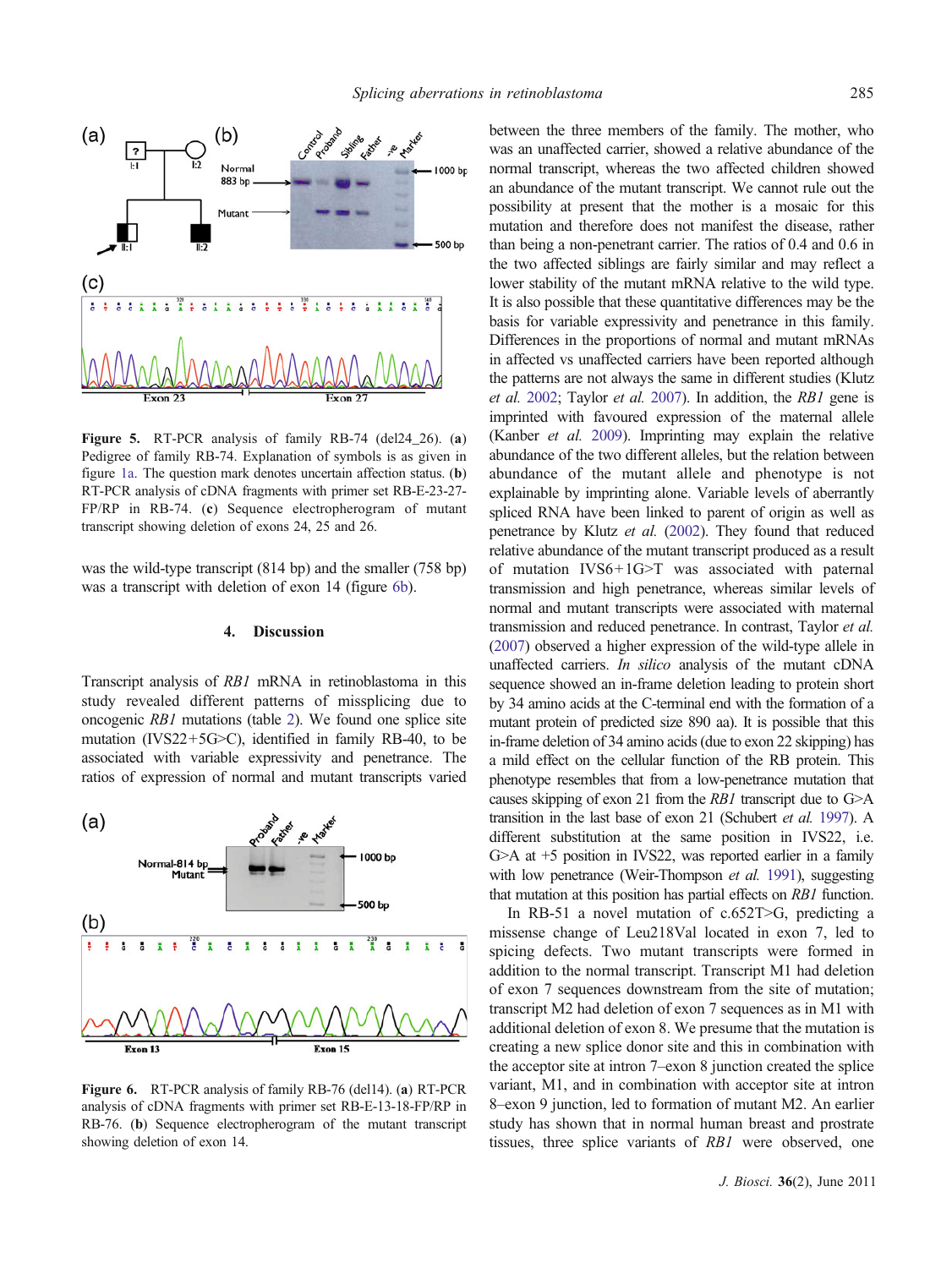<span id="page-5-0"></span>

| Family ID                             | Type of mutation                                                        | Mutation in genomic<br>$\overline{M}$ A | No of mutant<br>transcripts | Splicing alterations                                                                                                                                                                                                                                                                                                       | Mutation at RNA level                                                  | Consequences of the<br>mutation     |
|---------------------------------------|-------------------------------------------------------------------------|-----------------------------------------|-----------------------------|----------------------------------------------------------------------------------------------------------------------------------------------------------------------------------------------------------------------------------------------------------------------------------------------------------------------------|------------------------------------------------------------------------|-------------------------------------|
| RB-40 (familial Rb) Splice            |                                                                         | g.162115G>C,<br>$(IVS22+5)$             |                             | Skipping of exon 22 (in-frame)                                                                                                                                                                                                                                                                                             | r.2106.2211del                                                         | In-frame deletion                   |
| RB-51 (sporadic<br>bilateral Rb)      | predicted missense<br>Substitution with                                 | g.56897T>G, in exon 2<br>7 (c.652T > G) |                             | (out-of-frame) M2-Skipping of part<br>M1-Skipping of part of exon 7                                                                                                                                                                                                                                                        | Mutant 1-r.652.718del                                                  | termination codon<br>M1-Results in  |
|                                       | (Leu218Val)                                                             |                                         |                             | of exon 7 and exon 8 (in-frame)                                                                                                                                                                                                                                                                                            | Mutant 2- r.652.861del                                                 | M2-In-frame deletion                |
| RB-14 (sporadic<br>bilateral Rb)      | Splice (presumed)                                                       | No mutation identified<br>at DNA level  |                             | Skipping of exon 6 (out-of-frame)                                                                                                                                                                                                                                                                                          | r.540.607del                                                           | Results in termination<br>codom     |
| RB-70 (familial Rb) Splice (presumed) |                                                                         | No mutation identified Proband-1        |                             | M1-skipping of exon 22, (in-frame)                                                                                                                                                                                                                                                                                         | r.2106.2211del                                                         | In-frame deletion                   |
|                                       |                                                                         | at DNA level                            | Mother-2                    | M1-skipping of exon 22; M2-skipping<br>of exons $21$ and $22$ (in-frame)                                                                                                                                                                                                                                                   | Mutant 1- r.2106.2211del Both M1 and M2 are<br>Mutant 2-r.2106.2325del | predicted to cause in-              |
|                                       | RB-74 (familial Rb) Deletion of exons $24$ , c.2490-?.2713+?del         |                                         |                             | Skipping of exons 24, 25 and 26                                                                                                                                                                                                                                                                                            | r.2490.2713del                                                         | In-frame deletion<br>frame deletion |
|                                       | RB-76 (familial Rb) Deletion of exon 14 c.1333-?.1389+?del<br>25 and 26 |                                         |                             | Skipping of exon 14 (in-frame)<br>(out-of-frame)                                                                                                                                                                                                                                                                           | r.1333.1389del                                                         | In-frame deletion                   |
|                                       |                                                                         |                                         |                             | Details are shown of families screened by RNA analysis, mutations if any identified in genomic DNA and alterations in RB1 mRNA. Mutations in columns 3 and 6 indicate DNA<br>and RNA mutations as per the nomenclature guidelines of Human Genome Variation Society ( $http://www.hgv.s.org/mutnomen/recs.html$ #general). |                                                                        |                                     |

missing either exon 2 or exon 8 and another splice variant missing both exons 2 and 8 (Latil et al. [1999\)](#page-6-0). The M2 transcript might have formed simply because of the transcript that is found normally missing exon 8, and so it may not be specifically related to the disease. The deletion of exon 7 sequences (present in M1) predicts a frameshift with a premature stop codon after 23 amino acids, whereas the deletion of exons 7 and 8 (in M2) is a in-frame deletion of 70 amino acids. The mutant sequence when analysed by Human Splice Finder software version 2.4 ([http://www.umd.](http://www.umd.be/HSF/) be/HSF/) (Desmet et al. [2009\) also predicted the same.](http://www.umd.be/HSF/) [Previous studies on two missense changes](http://www.umd.be/HSF/) – Gly449Arg (Taylor et al. [2007\) and Leu220Val \(Zhang](http://www.umd.be/HSF/) et al. 2008) in RB1 – [have reported exon skipping. In the case of Leu220Val](http://www.umd.be/HSF/)  $(g.56903C>G)$ , two splice variants were observed, presum[ably through usage of two different acceptor sites \(Zhang](http://www.umd.be/HSF/) et al. [2008\).](http://www.umd.be/HSF/)

Genomic DNA analysis carried out in our previous study (Parsam et al. [2009\)](#page-6-0) included coding sequences and 20 bp or more of flanking intronic sequence at the exon–intron junctions. We show that in two cases, (RB-14 and RB-70), with no detectable mutations by genomic DNA analysis, RB1 mRNA produced in both these patients was structurally defective, indicating aberrant splicing due to undetected sequence alterations. In RB-14 family, with deletion of exon 6, we did not attempt to look at any intronic changes since the intron 6 is quite large  $(\sim 10 \text{ kb})$ . In family RB-70, different patterns of missplicing were observed in the proband (bilateral Rb) and in the mother (unilateral Rb). Curiously, both mutant transcripts, i.e. M1 with deletion of exon 22 and M2 with deletion of exons 21 and 22, are predicted to cause in-frame deletions. The presence of an additional mutant M2 in the mother cannot be correlated with variable expressivity in this family. Sequence analysis of entire introns 20, 21 and 22 did not reveal any sequence variations except for the reported SNP (rs198589) in the genomic DNA. Previous screening of the exons and flanking sequences as well as quantitative PCR to detect large exonic deletions/duplications did not reveal any alterations in these two families. The causative genomic changes resulting in the skipping of exons is not known at present. One cannot rule out the possibility of an artifact (such as allelic dropout) that prevented us from picking up the sequence change responsible for splicing aberration. It is also possible that there is a large genomic rearrangement in this region that cannot be detected by the methods employed here including quantitative PCR and PCR-based sequencing. An intronic change involving a change IVS23-1398A>G affecting splicing in a case of familial Rb (Dehainault et al. [2007](#page-6-0)) was found to create a new 3′ splice acceptor site that resulted in the exonisation of 103 bp of intron 23 between exon 23 and 24. This mutation was associated with incomplete penetrance (Dehainault et al. [2007\)](#page-6-0).

The deletions identified by quantitative PCR were confirmed by mRNA analysis in two families, RB-74 and RB-76. Our